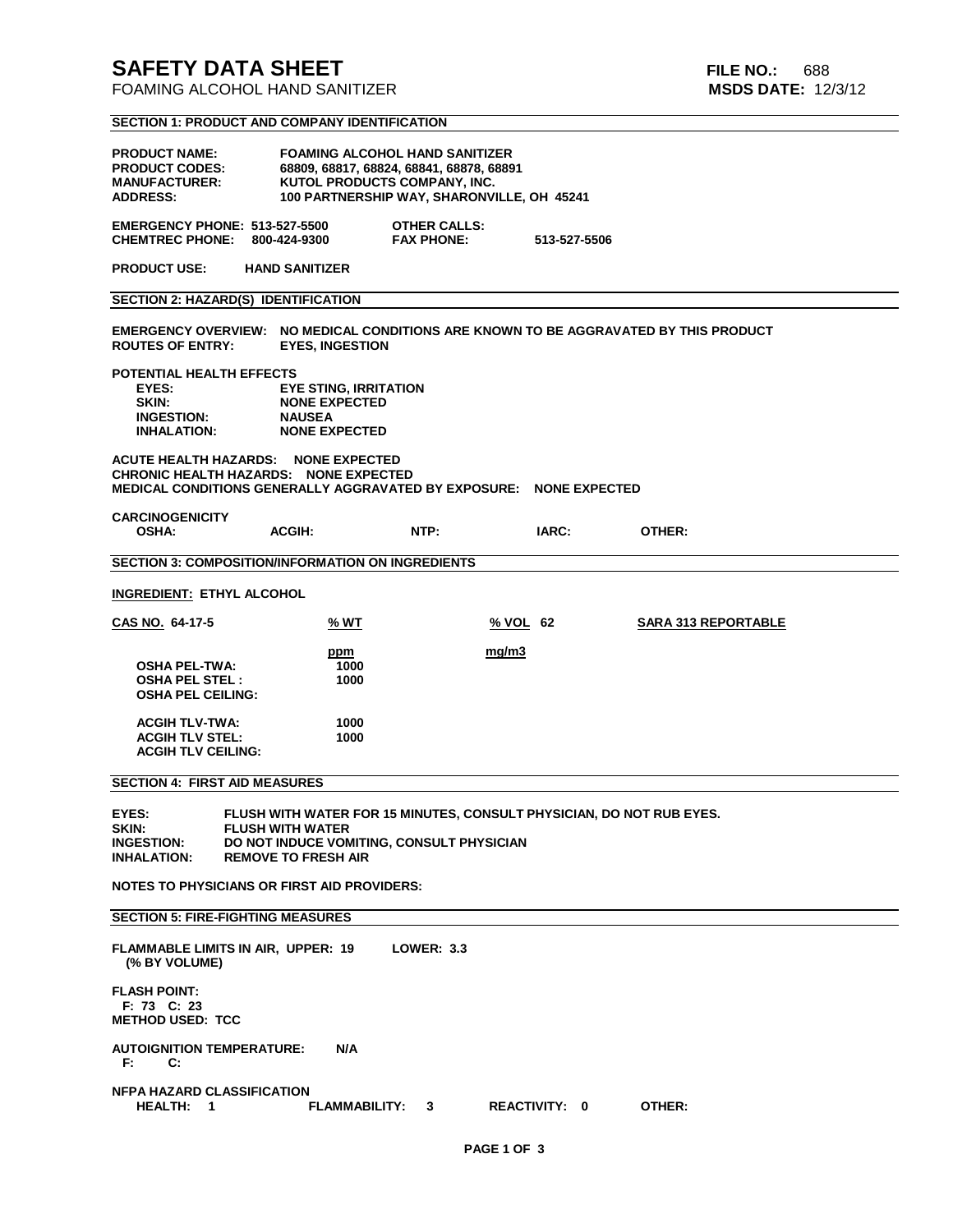### **SAFETY DATA SHEET FILE NO.:** 688

FOAMING ALCOHOL HAND SANITIZER **MSDS DATE:** 12/3/12

**HMIS HAZARD CLASSIFICATION**

3 REACTIVITY: 0 PROTECTION:

**EXTINGUISHING MEDIA: CO2 OR DRY CHEMICAL**

**SPECIAL FIRE FIGHTING PROCEDURES: APPROVED RESPIRATORS SHOULD BE WORN, WATER SPRAY TO COOL EQUIPMENT UNUSUAL FIRE AND EXPLOSION HAZARDS: IF HEATED, VAPOR MAY BE FLAMMABLE. MAY REACT VIGOROUSLY WITH OXIDIZING MATERIALS**

**HAZARDOUS DECOMPOSITION PRODUCTS: CO2 MAY BE FORMED DURING COMBUSTION**

#### **SECTION 6: ACCIDENTAL RELEASE MEASURES**

**ACCIDENTAL RELEASE MEASURES: DIKE, THEN SHOVEL INTO LEAKPROOF CONTAINER**

#### **SECTION 7: HANDLING AND STORAGE**

**HANDLING AND STORAGE: AVOID HEAT. MAY BUILD PRESSURE. VAPOR MAY BE FLAMMABLE. OTHER PRECAUTIONS: AVOID IGNITION SOURCES**

#### **SECTION 8: EXPOSURE CONTROLS/PERSONAL PROTECTION**

**ENGINEERING CONTROLS: NONE VENTILATION : NORMAL RESPIRATORY PROTECTION: NONE EYE PROTECTION:**<br>**SKIN PROTECTION: SKIN PROTECTION: NORMAL CLEANLINESS OTHER PROTECTIVE CLOTHING OR EQUIPMENT: NONE WORK HYGIENIC PRACTICES: EXPOSURE GUIDELINES: NORMAL INTENDED USE**

#### **SECTION 9: PHYSICAL AND CHEMICAL PROPERTIES**

| <b>APPEARANCE:</b><br>ODOR:<br><b>PHYSICAL STATE:</b>                                                                                                                 |        |                          |                |                | <b>CLEAR LIQUID</b><br><b>ALCOHOLIC ODOR</b><br><b>LIQUID</b> |                       |                        |
|-----------------------------------------------------------------------------------------------------------------------------------------------------------------------|--------|--------------------------|----------------|----------------|---------------------------------------------------------------|-----------------------|------------------------|
| pH AS SUPPLIED: 8.3 TYPICAL<br><b>BOILING POINT:</b>                                                                                                                  |        |                          |                |                | pH (Other):                                                   |                       |                        |
| <b>MELTING POINT:</b>                                                                                                                                                 | F: 176 |                          | C: 80          |                |                                                               |                       |                        |
|                                                                                                                                                                       |        | F: N/A                   | C: N/A         |                |                                                               |                       |                        |
| <b>FREEZING POINT:</b>                                                                                                                                                |        | <b>F: NOT DETERMINED</b> |                |                | $\mathbf{C}$ :                                                | <b>NOT DETERMINED</b> |                        |
| <b>VAPOR PRESSURE (mmHg):</b><br>@                                                                                                                                    |        |                          |                | 40             |                                                               |                       |                        |
|                                                                                                                                                                       | F: 77  |                          | $\mathbf{C}$ : | 25             |                                                               |                       |                        |
| VAPOR DENSITY (AIR = 1): $>1$<br>@                                                                                                                                    |        |                          |                |                |                                                               |                       |                        |
|                                                                                                                                                                       | F:     | N/A C: N/A               |                |                |                                                               |                       |                        |
| SPECIFIC GRAVITY (H2O = 1): 0.894<br>@                                                                                                                                |        |                          |                |                |                                                               |                       |                        |
|                                                                                                                                                                       | F:     | 77 C: 25                 |                |                |                                                               |                       |                        |
| <b>EVAPORATION RATE: &gt;1</b><br><b>BASIS (=1):</b><br><b>SOLUBILITY IN WATER: COMPLETE</b><br><b>PERCENT SOLIDS BY WEIGHT: 2.5</b><br><b>PERCENT VOLATILE: 97.5</b> | F:     | BY WT/ BY VOL @          | C:             |                |                                                               |                       |                        |
| <b>VOLATILE ORGANIC COMPOUNDS (VOC): 72 %</b>                                                                                                                         |        | <b>WITH WATER:</b>       |                | <b>LBS/GAL</b> |                                                               |                       | WITHOUT WATER: LBS/GAL |
| <b>MOLECULAR WEIGHT:</b><br><b>VISCOSITY: N/A</b>                                                                                                                     |        |                          |                |                |                                                               |                       |                        |
| @                                                                                                                                                                     | F: 77  |                          | C: 25          |                |                                                               |                       |                        |
|                                                                                                                                                                       |        |                          |                |                |                                                               |                       |                        |

**SECTION 10: STABILITY AND REACTIVITY**

**STABLE UNSTABLE**